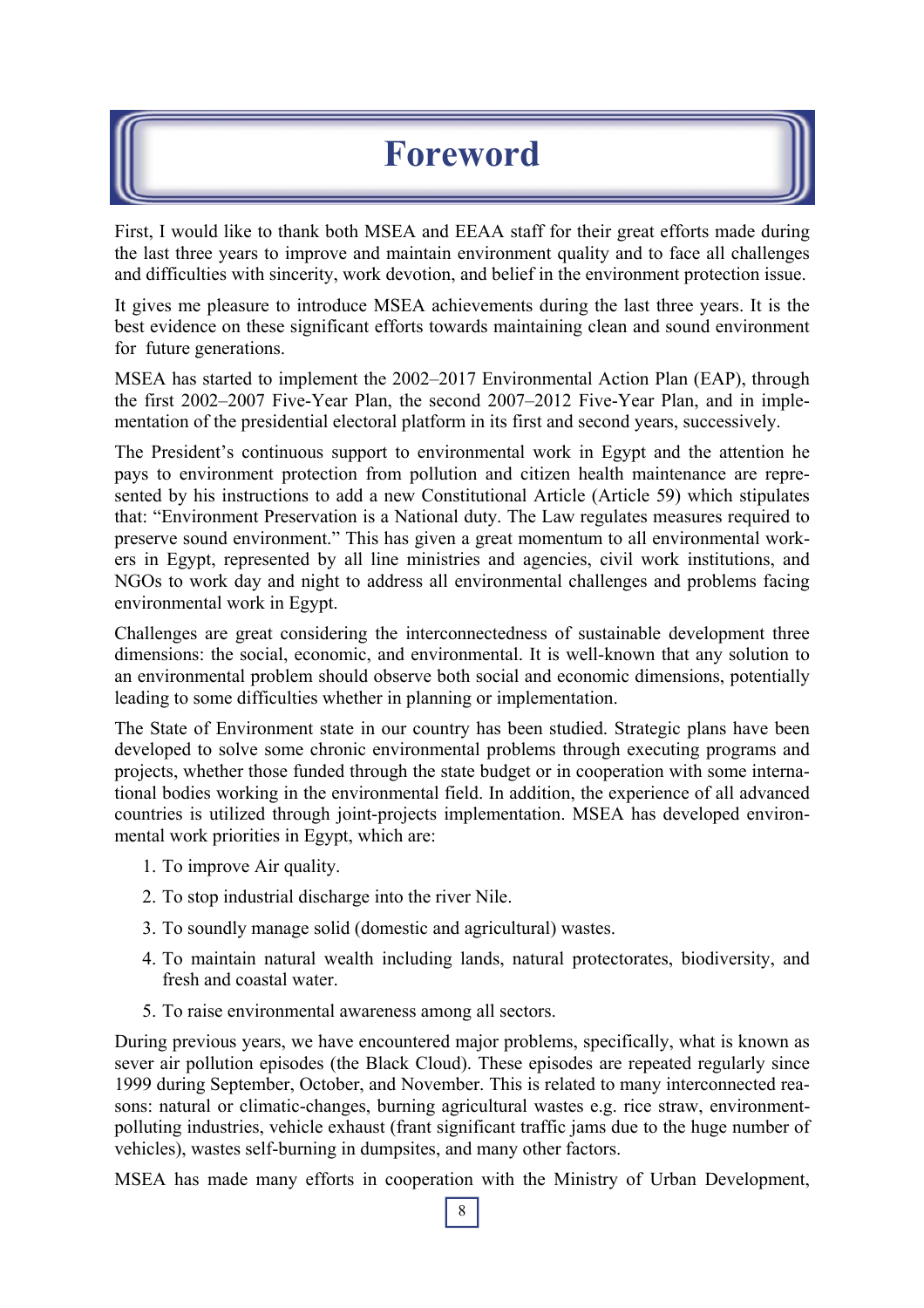Governorates, Ministry of Agriculture, and Ministry of Interior to put an end to this phenomenon's impacts. Compared to previous years, there is a great and significant improvement. We are working on achieving greater successes during the following years. MSEA, in coordination with the Ministry of Military Production and Daqahlia Governorate, have established two plants in "Qalabsho" area to produce fertilizers from rice straw. Operation started in September, 2007, with production capacity absorbing 300,000 ton of rice straw annually. Costs of both plants have reached LE 20 million. In addition there is a plant in Menofeya and two plants in Sharqeya. Two other plants producing thermal gas from rice straw are operating in Sharqeya and Daqahlia Governorates providing residential units with gas. Besides, 19 lines in waste recycling plants in Delta are operating to produce fertilizers and fodder. 700 compactors are purchased and distributed on agricultural cooperatives and farmers.

Coordination with the Armed Forces has been sought to exploit its great capacities and excellence in the execution of national-service works. This year, the cooperation protocol with Queen Service Co. for gathering and compressing rice straw in some Sharqeya Markazes was extended. MSEA supported this system with 185 automatic compactors and 70 tractors at the value of LE 15.5 million. Operation financial cost is estimated at LE 8.5 million; the total value = LE 24 million. The Armed Forces has provided 95 tractors, 95 trailers, and 1200 trainees. The Transport Department of the Armed Forces has been assigned the transfer of compressed straw over 80 vehicles, 7 ton capacity each, and he establishment of an 8 feddan training camp in El-Tal El-Kebeir. H.E. Field Marshal, Armed Forces Commanderin-Chief, the Minister of Defense and Military Production has issued instructions that the produced amount should be 70,000 ton of rice straw.

In this concern, MSEA approach is to provide farmers with capabilities and change their practices into utilizing and recycling rice straw to produce fertilizers and fodders. Thus, rice straw will have an economic value from which farmers will benefit instead of burning the straw and polluting air.

MSEA has approached the problem of municipal solid wastes and has removed, during the previous years, 14 million  $\overline{m}^3$  of accumulated wastes, in cooperation with the Armed Forces National Service Agency and Military Engineers Department. MSEA has also provided Governorates with equipment and mechanisms to contribute in solving this chronic problem which eventually leads to waste self-burning in dumpsites and, accordingly, air pollution especially during the "Black Cloud" phenomenon.

MSEA has also succeeded in putting an end to industrial discharges polluting the Nile. These come from 91 large facilities discharging a total amount of 4.952 billion  $m<sup>3</sup>$  or 99.64% of total industrial effluents. This problem has been solved either through environmental compliance of these factories or through closing drams outlets.

MSEA has started the execution of the second phase of the Industrial Pollution Abatement Project (IPAP). IPAP is the extension of the first phase that ended in 2005 with \$ 35 million budget. 24 projects have been executed to apply Cleaner Production (CP) technology in 20 industrial establishments. This phase budget amounts to LE 1 billion, approximately. For the first time, five international bodies have contributed to the budget, these are: the World Bank, the European Investment Bank, the Japanese Bank for International Cooperation, the French Agency for Development, and the Global Environment Facility. Facilities are funded by an 80% long-term loan and a 20% grant, focusing on highly-polluted areas: Helwan, Shubra El-Kheima, and Marriott Lake. 75 industrial establishments will benefit during the project's five-year implementation period (2007 – 2012).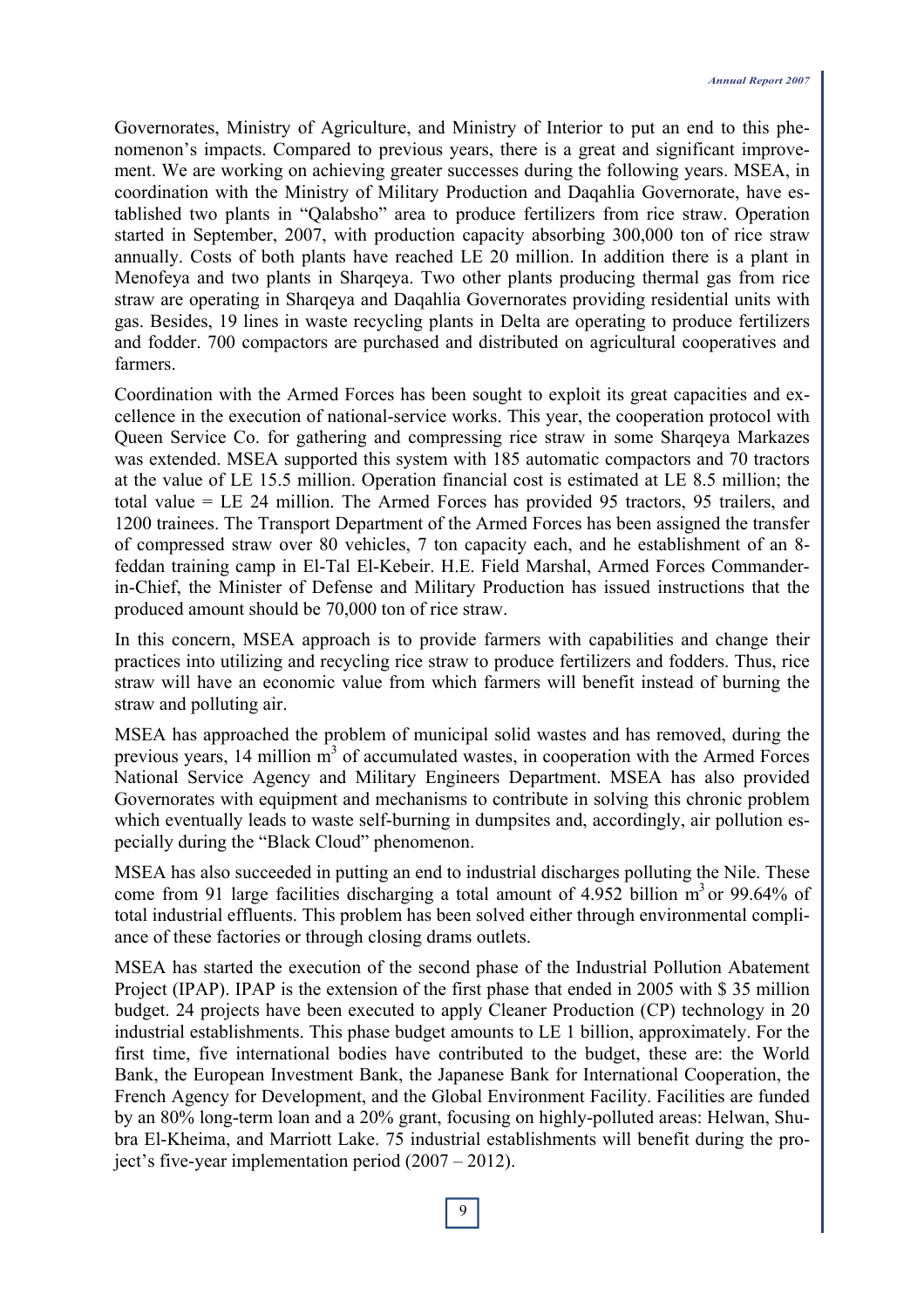The Government of Egypt is committed to fulfill its obligations to the climatic changes issue and Kyoto Protocol. Egypt is among the first countries in the Middle East and Africa to make significant progress in building its capacities in this area. The National Committee for Clean Development Mechanism (CDM), under MSEA, has been established and approved 36 projects in the mechanism scope. Total investments of the approved projects are \$ 1137 millions approx., achieving annual decrease in green house gases by around 6.5 million ton Co2 equivalent. These projects contribute to realizing sustainable development plans and making \$ 40–50 million annual financial returns for Egyptian companies, Environmental Protection Fund EPF, and foreign investors. Besides, companies would be using CP technologies which would establish good reputation for Egyptian products and better maintain the environment.

Believing in the importance of natural resource maintenance including natural protectorates and biodiversity, MSEA has made great and significant efforts in this field. Up till now, 27 natural protectorates have been declared over 15% of total Egyptian land area. Many projects have been implemented to protect plants, fowls, and wild animals against extinction and to increase their reproduction.

MSEA has executed a 100 km long green belt project around Greater Cairo (Ring Road) over four phases and with half a million trees costing LE 100 millions. The project is one of the most important environmental projects largely contributing to pollution load reduction in Greater Cairo. The 14 km first phase completed in June 2006, the second phase implementations has started. The important advantages of the project include using treated wastewater in irrigating timber plantations. Kinds of timber trees with economic yield are chosen. Egypt's First Lady has honored us by planting the first tree in June 2005.

The practical application of the Law on Environment Protection No. 4/1994 and its Executive Regulations and the development of environmental approach during the last years have shown the need to introduce necessary amendments to Law and Executive Regulations provisions. These amendments target rectifying deficiencies in environmental compliance provisions or in regulating more comprehensive environment protection, and amending the thresholds set forth in tables annexed to the regulations to cope with society developments and ecology updates.

Therefore, some technical committees specialized in legislation and environmental affairs have been working on studying the provisions of Law 4/1994 and its Executive Regulations, consulting specialists, experts, specialized EEAA Departments, State Council representatives, environment affairs stakeholders and environment officials in different governorates. Committee efforts, studies, and discussions lead to the development of proposals to amend some Law provisions and Regulation articles, annexes, and tables.

We believe in the necessity of joining forces of all ministries and governmental bodies with NGOs and civil community organizations to promote environmental work. Environmental projects implementation requires uniting the efforts of all these bodies; roles and responsibilities are interconnected and environment-related laws and legislations are multiple. This requires full and integrated coordination between all parties and dedication to solve such problems and maintain our natural wealth and resources to be delivered to future generations in a clean and sound state for a better future. Thus, the environment sector decentralization should be applied, and local units and EMU roles should be supported to execute environmental work and solve environmental problems. Technical support is provided to RBOs and EMUs hoping that EMUs would play a greater role in the near future.